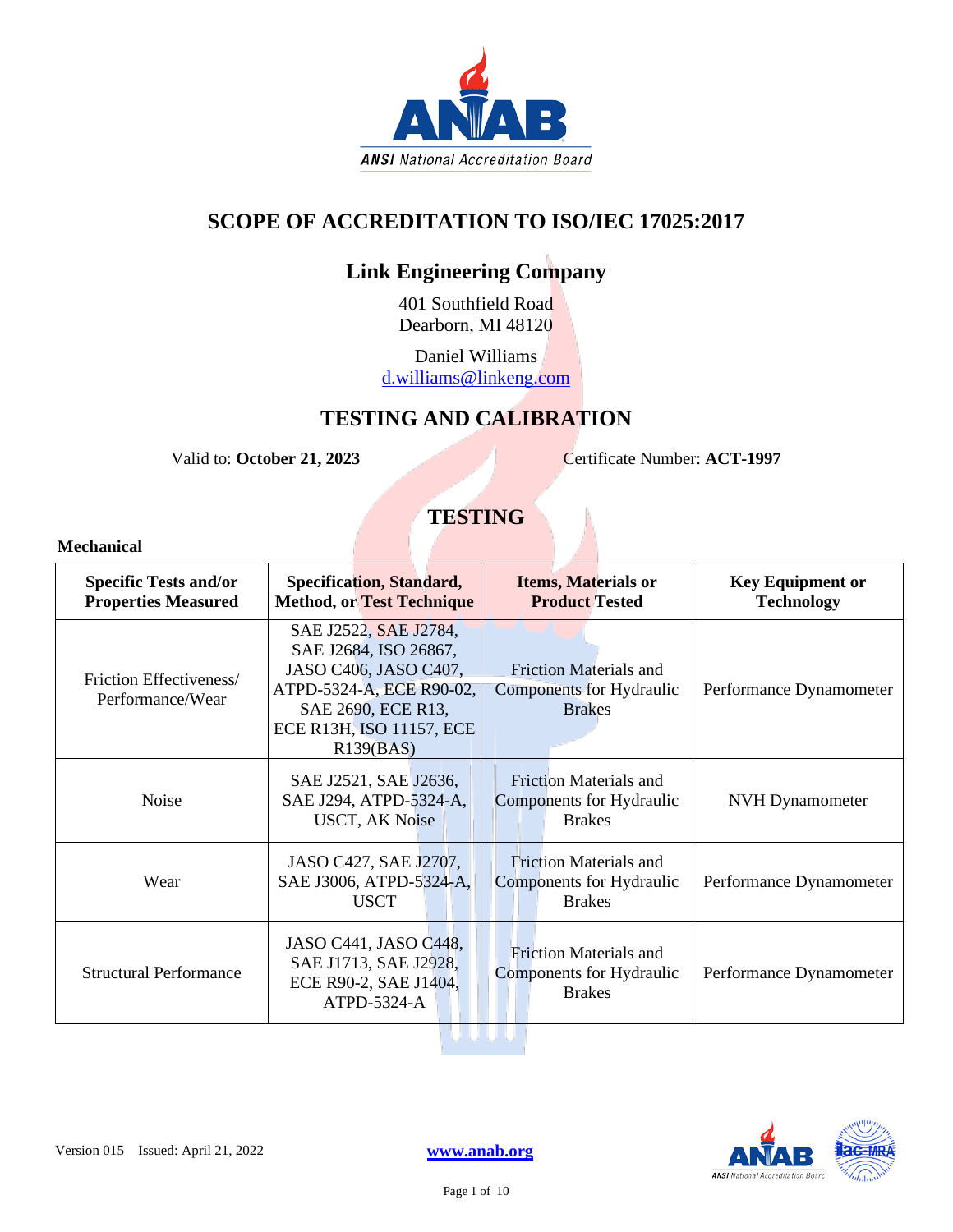

| <b>Specific Tests and/or</b><br><b>Properties Measured</b> | Specification, Standard,<br><b>Method, or Test Technique</b>                                     | Items, Materials or<br><b>Product Tested</b>                                       | <b>Key Equipment or</b><br><b>Technology</b>                                                                                                                                                                                                                                    |
|------------------------------------------------------------|--------------------------------------------------------------------------------------------------|------------------------------------------------------------------------------------|---------------------------------------------------------------------------------------------------------------------------------------------------------------------------------------------------------------------------------------------------------------------------------|
| Friction Effectiveness/<br>Performance/Wear/<br>Structural | RP 628, TP-121D, SAE<br>J2115, JASO C407,<br>ISO 26865,<br>ISO 26866, ATPD-5324-A                | <b>Friction Materials and</b><br><b>Components</b> for Air Brakes                  | <b>Commercial Vehicle</b><br>Dynamometer                                                                                                                                                                                                                                        |
| <b>Brake Emissions</b>                                     | <b>CARB 17RD016,</b><br>WLTP Wear.2018.07.020                                                    | <b>Friction Materials and</b><br><b>Components for Hydraulic</b><br>and Air Brakes | Brake Dynamometer with<br>Isokinetic Sampling Tunnel,<br>Multi-stage Low Pressure<br>Impactor, Quartz Crystal<br>Microbalance, Condensation,<br>Particle Counter,<br>Aerodynamic Particle<br>Counter, Electrodynamic<br>Particle Sizer, and PM2.5 &<br>PM10 Gravimetric Sampler |
| Performance                                                | JIS D 2603, SAE 1603                                                                             | <b>Hydraulic Brake Systems</b>                                                     | Hydraulic Brake<br><b>Bench Test</b>                                                                                                                                                                                                                                            |
| Impact                                                     | SAE J175, SAE J2530, SAE<br>J3010, ISO 7141,<br><b>ABNT NBR 6752</b>                             | Hub-Bearing Assemblies and<br>Wheels                                               | Drop Tester                                                                                                                                                                                                                                                                     |
| <b>Cornering Fatigue</b>                                   | SAE J328, SAE J1095, SAE<br>J2530, ISO 3006, ISO 3894,<br>ABNT NBR 6750,<br><b>ABNT NBR 6752</b> | Hub-Bearing Assemblies and<br>Wheels                                               | <b>Cornering Fatigue Test</b>                                                                                                                                                                                                                                                   |
| Radial Fatigue                                             | SAE J328, SAE J2530, SAE<br>J3010, ISO3006, ISO 3894,<br>ABNT NBR 6750, ABNT<br><b>NBR 6752</b>  | Hub-Bearing Assemblies and<br>Wheels                                               | Radial Fatigue Test                                                                                                                                                                                                                                                             |
| <b>Biaxial Fatigue</b>                                     | <b>SAE J2562</b>                                                                                 | Hub-Bearing Assemblies and<br>Wheels                                               | <b>Biaxial Test</b>                                                                                                                                                                                                                                                             |
| Performance and Durability                                 | <b>SAE J1153</b>                                                                                 | <b>Master Cylinder Assemblies</b>                                                  | Caliper Bench/<br>Dynamometer                                                                                                                                                                                                                                                   |
| Performance                                                | <b>SAE J101</b>                                                                                  | Hydraulic Wheel Cylinders<br>for Automotive Drum Brakes                            | Caliper Bench/Dynamometer                                                                                                                                                                                                                                                       |

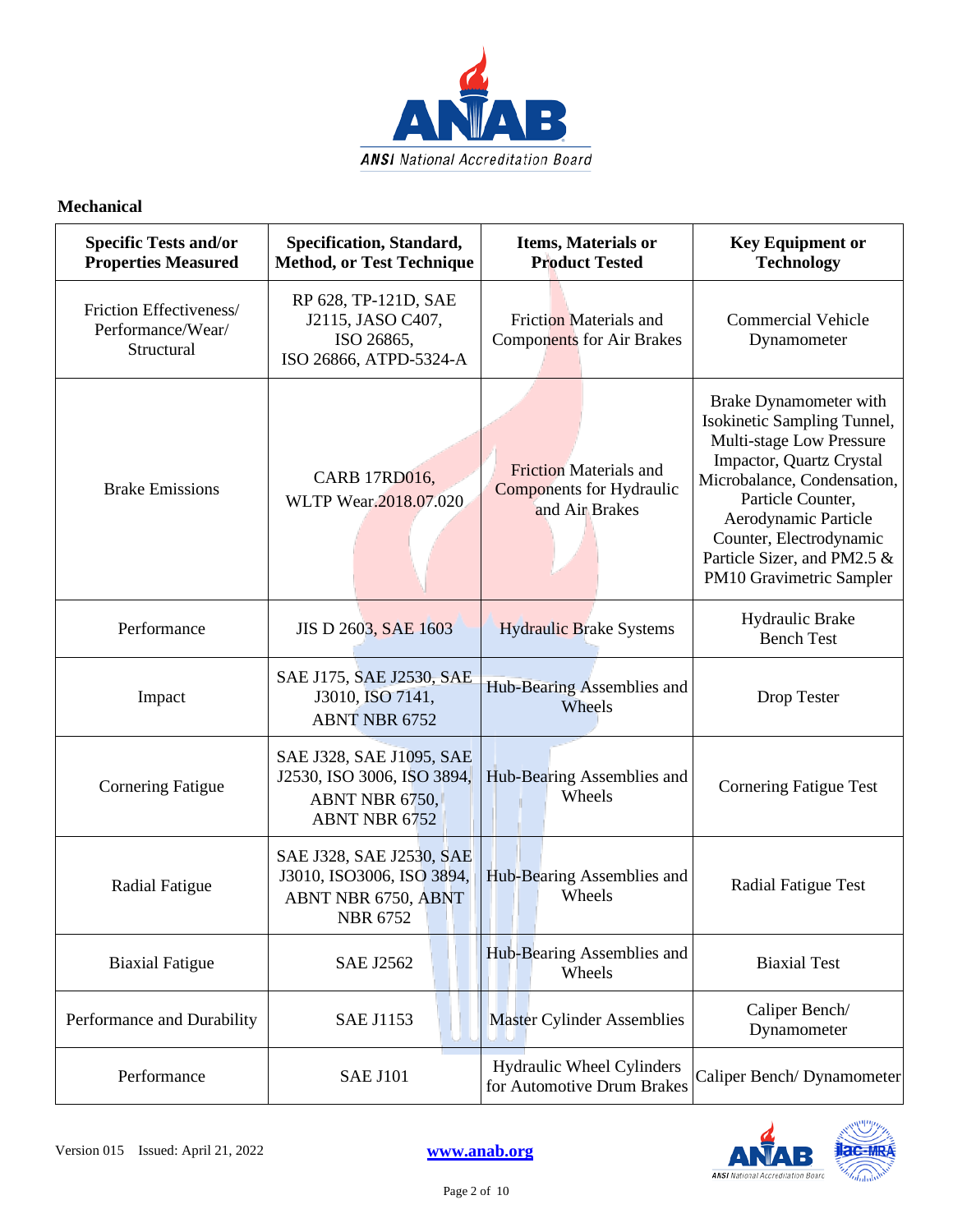

| <b>Specific Tests and/or</b><br><b>Properties Measured</b> | Specification, Standard,<br><b>Method, or Test Technique</b>                                                                                          | <b>Items, Materials or</b><br><b>Product Tested</b>                                                                                                                               | <b>Key Equipment or</b><br><b>Technology</b>                                                                                                                                |
|------------------------------------------------------------|-------------------------------------------------------------------------------------------------------------------------------------------------------|-----------------------------------------------------------------------------------------------------------------------------------------------------------------------------------|-----------------------------------------------------------------------------------------------------------------------------------------------------------------------------|
| Performance                                                | <b>SAE J2316</b>                                                                                                                                      | Wheel Nut Seat System                                                                                                                                                             | <b>Mechanical Test</b>                                                                                                                                                      |
| Friction Coefficient and Wear                              | SAE J661, VESC-V3,<br><b>NTC 5388</b>                                                                                                                 | Friction and Composite<br>Materials                                                                                                                                               | <b>Chase Test System</b>                                                                                                                                                    |
| Compressibility                                            | SAE J2468, ISO 6310,<br>JIS D4413, SAE J3907-2<br>ABNT NBR 9301,<br>ECE R90-02, GMW 15334,<br>NTC 2406, NTC 5390                                      | <b>Friction and Composite</b><br><b>Materials</b>                                                                                                                                 | Compressibility, Oven<br><b>Test System</b>                                                                                                                                 |
| <b>Flexural Modulus</b>                                    | <b>ASTM D790</b>                                                                                                                                      | Plastics, Friction and<br><b>Composite Materials</b>                                                                                                                              | <b>Tensile Machine</b>                                                                                                                                                      |
| Swell and Growth                                           | SAE J160, ABNT NBR 5505,<br>ISO 6310                                                                                                                  | <b>Friction and Composite</b><br>Materials                                                                                                                                        | Compressibility, Oven<br><b>Test System</b>                                                                                                                                 |
| Internal Shear,<br><b>Shear Strength</b>                   | ISO 6311, ISO 6312,<br>ABNT NBR 5537,<br>NTC 5292, SAE J840,<br>ECE R90-02, NTC-2405                                                                  | <b>Friction and Composite</b><br>Materials                                                                                                                                        | <b>Shear Test Stand</b>                                                                                                                                                     |
| Specify Gravity/<br>Density/Porosity                       | SAE J380, ISO 15484                                                                                                                                   | Friction and<br><b>Composite Materials</b>                                                                                                                                        | <b>Balance</b>                                                                                                                                                              |
| Hardness                                                   | ISO 2039, ASTM E18, ISO<br>6508-1, SAE J2654                                                                                                          | Rockwell Hardness of<br>Metallic, Friction and<br><b>Composite Materials</b>                                                                                                      | Rockwell Tester,<br><b>Compressibility Stand</b>                                                                                                                            |
| Hardness                                                   | <b>ASTM E10, ISO 6506-1</b>                                                                                                                           | <b>Brinell Hardness of Metallic</b><br>and Composite Materials                                                                                                                    | Compressibility Stand,<br><b>Brinell Microscope</b>                                                                                                                         |
| Hardness                                                   | <b>SAE J379</b>                                                                                                                                       | <b>Gogan Hardness of Friction</b><br>Materials                                                                                                                                    | <b>Compressibility Stand</b>                                                                                                                                                |
| Servo-Hydraulic                                            | 7.4-L3-1652 LINK Durability<br><b>Cycling Test Procedure</b><br>7.4-L3-1656 LINK Static<br><b>Loading Procedure</b><br><b>Customer Specifications</b> | Strength and Durability of<br>End-Products of Non-<br>Standard Size and Shape for<br>Transportation, Automotive,<br>Marine, Military, Medical and<br><b>Power Sports Products</b> | Linear Hydraulic Actuators<br>(Displacement up to 10 inch,<br>Force up to 55,000 lbs),<br>Rotary Hydraulic Actuators<br>(Torque up to 100,000<br>inch*lbs, Angle up to 90°) |

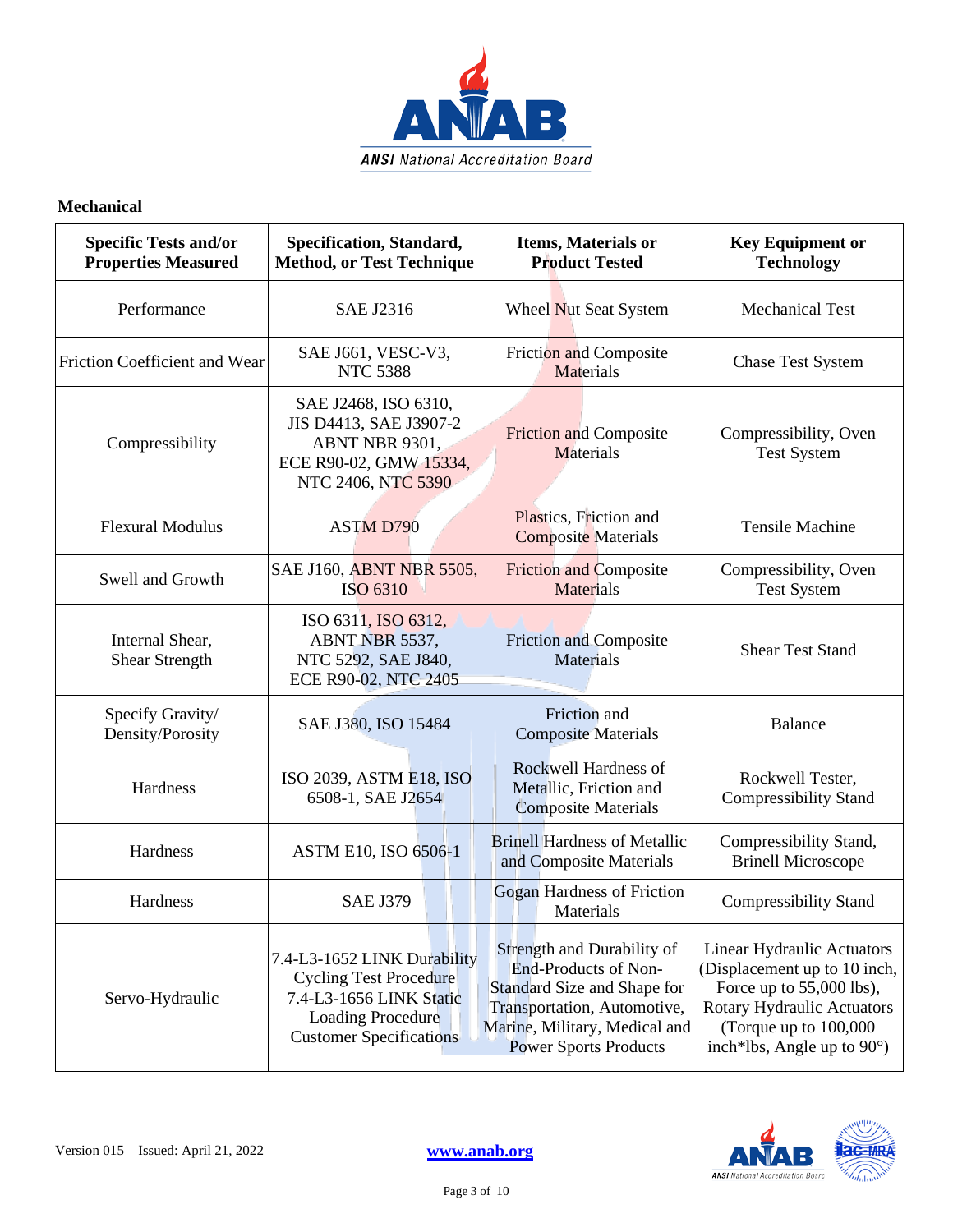

| <b>Specific Tests and/or</b><br><b>Properties Measured</b> | Specification, Standard,<br><b>Method, or Test Technique</b>                                                                                                                                                                                      | Items, Materials or<br><b>Product Tested</b>                                 | <b>Key Equipment or</b><br><b>Technology</b>                                               |
|------------------------------------------------------------|---------------------------------------------------------------------------------------------------------------------------------------------------------------------------------------------------------------------------------------------------|------------------------------------------------------------------------------|--------------------------------------------------------------------------------------------|
| Tire: Dynamic Performance<br>and Durability                | 7.2-L2-1649 Moment of<br><b>Inertia LINK Standard</b><br>Procedure                                                                                                                                                                                | Tire: Passenger, Commercial                                                  | Moment of Inertia Machine                                                                  |
| Full Brake System                                          | ECE-R13, ECE-R13H,<br>ECE-R78, ECE R90, ECE<br>R139(BAS),<br>FMVSS 105, FMVSS 122,<br><b>FMVSS 135</b>                                                                                                                                            | Friction Materials/<br>Brake Hardware/<br><b>Full Vehicle</b>                | Vehicle, In-Vehicle Data<br>Acquisition System,<br>Proving Grounds<br><b>Field Testing</b> |
| Performance                                                | Thermal Capacity, High<br>Speed Fade, AMS Fade Test,<br>Vacuum Boosted, Trailer<br>Tow, Death Valley, Link<br><b>Brake Balance, New Car</b><br>Assessment Program,<br><b>Customer Specified</b><br>Variations of the Above<br><b>Listed Tests</b> | <b>Friction Materials/</b><br><b>Brake Hardware</b> /<br><b>Full Vehicle</b> | Vehicle, In-Vehicle Data<br>Acquisition System,<br>Proving Grounds<br><b>Field Testing</b> |
| Durability                                                 | Detroit City Traffic, Phoenix<br>City Traffic, Detroit Suburban<br>Traffic, Phoenix Suburban<br>Traffic, Huron Detroit<br>Metropolitan Traffic,<br><b>Customer Specification</b><br>$7.2 - L2 - 495$                                              | Friction Materials/<br>Brake Hardware/<br><b>Full Vehicle</b>                | Vehicle, In-Vehicle Data<br>Acquisition System,<br>Proving Grounds<br><b>Field Testing</b> |
| <b>Brake Wear</b>                                          | Los Angeles City Traffic,<br>Detroit City Traffic, Phoenix<br>City Traffic, Detroit Suburban<br>Traffic, Phoenix Suburban<br>Traffic, Huron Detroit<br>Metropolitan Traffic,<br><b>Customer Specification</b><br>7.2-L2-495                       | Friction Materials/<br><b>Brake Hardware/</b><br><b>Full Vehicle</b>         | Vehicle, In-Vehicle Data<br>Acquisition System,<br>Proving Grounds<br><b>Field Testing</b> |

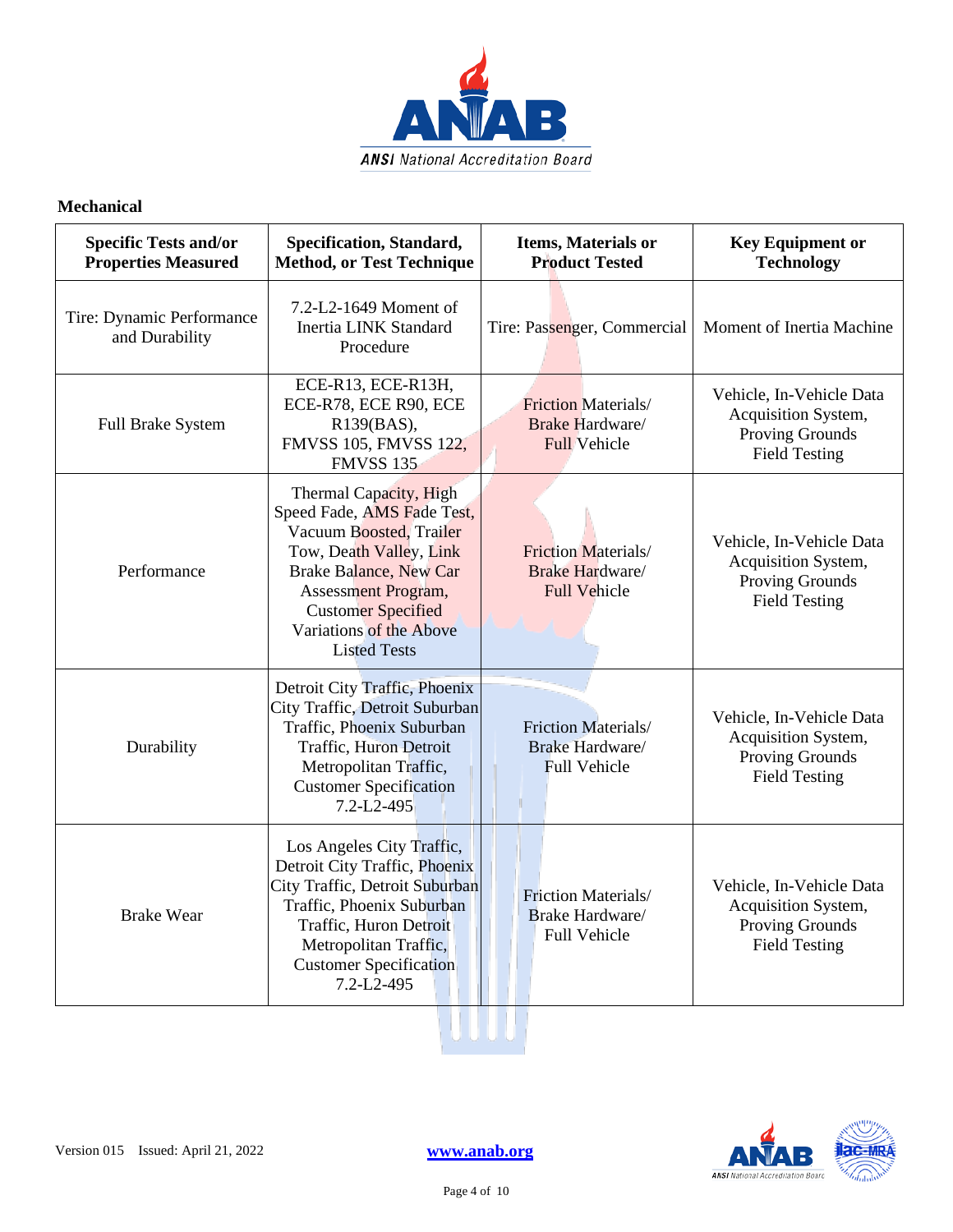

| <b>Specific Tests and/or</b><br><b>Properties Measured</b>                 | Specification, Standard,<br><b>Method, or Test Technique</b>                                                                                                                                                                  | Items, Materials or<br><b>Product Tested</b>                                | <b>Key Equipment or</b><br><b>Technology</b>                                                      |
|----------------------------------------------------------------------------|-------------------------------------------------------------------------------------------------------------------------------------------------------------------------------------------------------------------------------|-----------------------------------------------------------------------------|---------------------------------------------------------------------------------------------------|
| <b>Noise</b>                                                               | Los Angeles City Traffic,<br>Phoenix City Suburban<br>Traffic,<br>Marquette City Traffic,<br><b>Customer Specification</b><br>7.2-L2-495                                                                                      | <b>Friction Materials/</b><br><b>Brake Hardware/</b><br><b>Full Vehicle</b> | Vehicle, In-Vehicle Data<br>Acquisition System,<br>Proving Grounds<br><b>Field Testing</b>        |
| <b>Thermal Failure</b>                                                     | Death Valley/Fluid Boil                                                                                                                                                                                                       | <b>Friction Materials/</b><br>Brake Hardware/<br><b>Full Vehicle</b>        | Vehicle, In-Vehicle Data<br>Acquisition System,<br>Proving Grounds<br><b>Field Testing</b>        |
| <b>Customer Specification</b>                                              | <b>Stopping Distance</b> , Brake<br>Line Pressure, Pedal Force,<br>Pedal Travel, Deceleration,<br>Brake Pad Temperature,<br>Rotor Temperature,<br><b>Customer Specified</b><br>Variations of the Above<br><b>Listed Tests</b> | <b>Friction Materials/</b><br>Brake Hardware/<br><b>Full Vehicle</b>        | Vehicle, In-Vehicle Data<br>Acquisition System,<br><b>Proving Grounds</b><br><b>Field Testing</b> |
| Fuel Economy,<br>Coast-down, Fuel<br>Consumption                           | SAE J1321, SAE J2263                                                                                                                                                                                                          | Full-Vehicle                                                                | Vehicle, In-Vehicle Data<br>Acquisition System,<br>Proving Grounds<br><b>Field Testing</b>        |
| NVH Vehicle Testing,<br>Interior/Exterior Noise<br>Studies, Pass by Noise  | <b>SAE J986</b>                                                                                                                                                                                                               | Full Vehicle                                                                | Vehicle, In-Vehicle Data<br>Acquisition System,<br>Proving Grounds<br><b>Field Testing</b>        |
| Thermal HVAC, Cooling<br>Systems, Cold Chamber,<br>Performance, Durability | <b>Customer Specification</b>                                                                                                                                                                                                 | <b>Full Vehicle</b>                                                         | Vehicle, In-Vehicle Data<br>Acquisition System,<br>Proving Grounds<br><b>Field Testing</b>        |
| Wheel and Tire, Tire Blow-<br>out, Structural Integrity                    | <b>FMVSS 110</b>                                                                                                                                                                                                              | Full Vehicle                                                                | Vehicle, In-Vehicle Data<br>Acquisition System,<br>Proving Grounds<br><b>Field Testing</b>        |



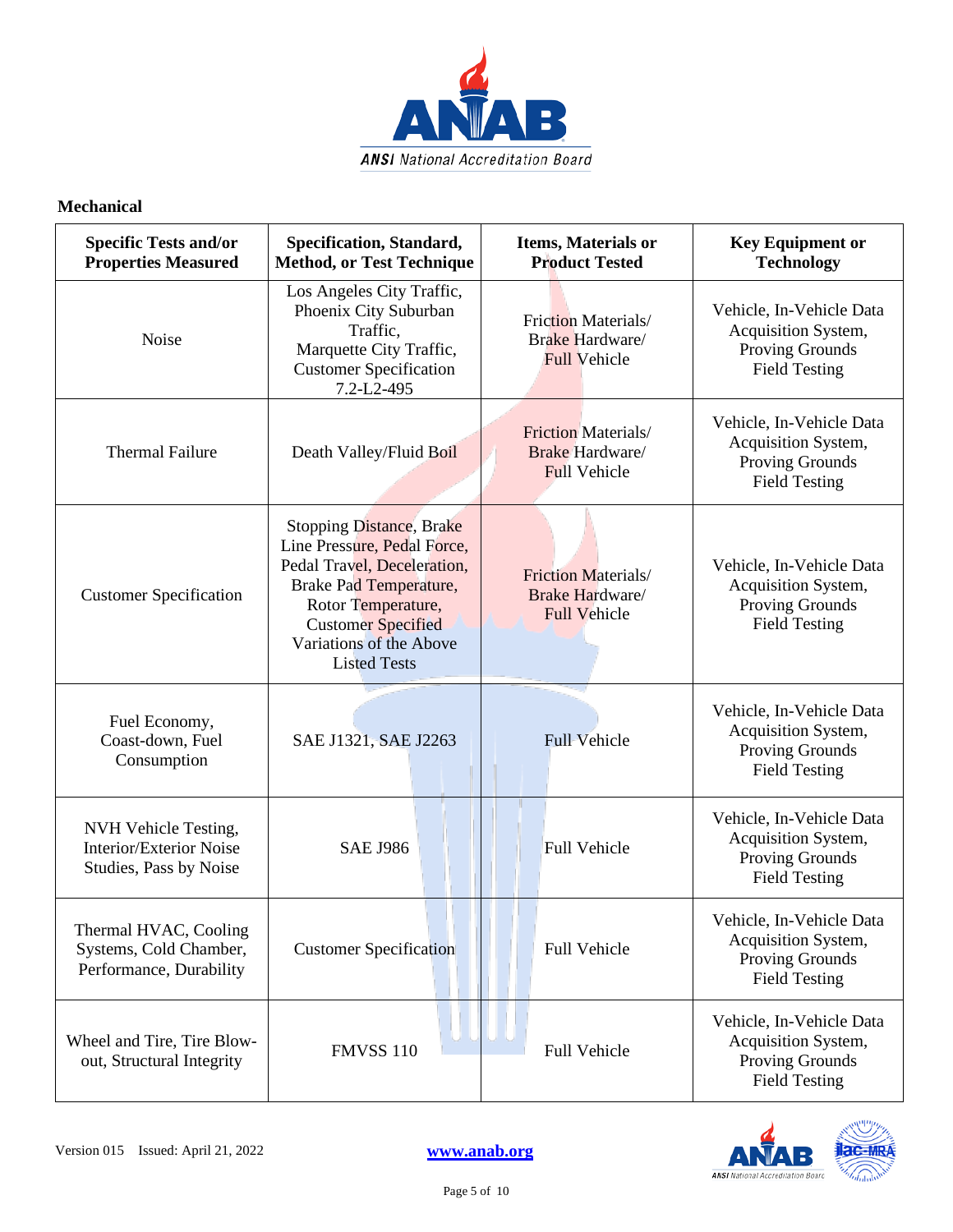

| <b>Specific Tests and/or</b>    | Specification, Standard,   | <b>Items, Materials or</b> | <b>Key Equipment or</b>                                                                    |
|---------------------------------|----------------------------|----------------------------|--------------------------------------------------------------------------------------------|
| <b>Properties Measured</b>      | Method, or Test Technique  | <b>Product Tested</b>      | <b>Technology</b>                                                                          |
| <b>Stability Control System</b> | <b>FMVSS 126, ECE R140</b> | <b>Full</b> Vehicle        | Vehicle, In-Vehicle Data<br>Acquisition System,<br>Proving Grounds<br><b>Field Testing</b> |

## **Chemical**

| <b>Specific Tests and/or</b><br><b>Properties Measured</b> | <b>Specification, Standard,</b><br><b>Method, or Test Technique</b>                                                                                       | <b>Items, Materials or</b><br><b>Product Tested</b>                                                           | <b>Key Equipment or</b><br><b>Technology</b>                                     |
|------------------------------------------------------------|-----------------------------------------------------------------------------------------------------------------------------------------------------------|---------------------------------------------------------------------------------------------------------------|----------------------------------------------------------------------------------|
| Composition                                                | SAE J2975:2011, 2013, SAE<br>J2975:2015, EPA 3051A,<br>6010C, 3060A, 7196A,<br>EPA/600/R-93/116<br>ASTM E3061, ASTM D5702                                 | Friction and raw materials,<br>metal alloys, composites<br>materials, paints and coatings                     | ICP-AES, Microwave,<br>PLM Microscope,<br><b>UV-Vis Spectrometer</b>             |
| Corrosion                                                  | ASTM B117, ISO 9227,<br>MIL-STD-810G Method<br>509.5, ASTM G85 Annex 1, 2<br>and 3, ABNT NBR 8094,<br><b>ASTM D1735</b><br><b>Customer Specifications</b> | Fog (spray) corrosion of<br>metallic and non-metallic<br>materials and composites                             | Cyclic Corrosion Chamber,<br>Temperature and Humidity<br><b>Cycling Chambers</b> |
| Corrosion                                                  | GMW14872, SAE J2334,<br><b>Customer Specifications</b>                                                                                                    | <b>Cyclic Corrosion of Metallic</b><br>and non-metallic materials<br>and composites                           | Cyclic Corrosion Chamber,<br>Temperature and Humidity<br><b>Cycling Chambers</b> |
| Corrosion                                                  | ASTM B368, ISO 9227,<br>DIN 50021,<br><b>Customer Specifications</b>                                                                                      | <b>Accelerated Corrosion:</b><br>CASS and AASS of Metallic<br>and<br>non-metallic materials and<br>composites | Cyclic Corrosion Chamber,<br>Temperature and Humidity<br><b>Cycling Chambers</b> |
| Corrosion                                                  | ISO 6314, ASTM D870,<br>ISO 2812-2,<br><b>Customer Specifications</b>                                                                                     | Resistance to Reagents and<br>Immersion                                                                       | n.a.                                                                             |



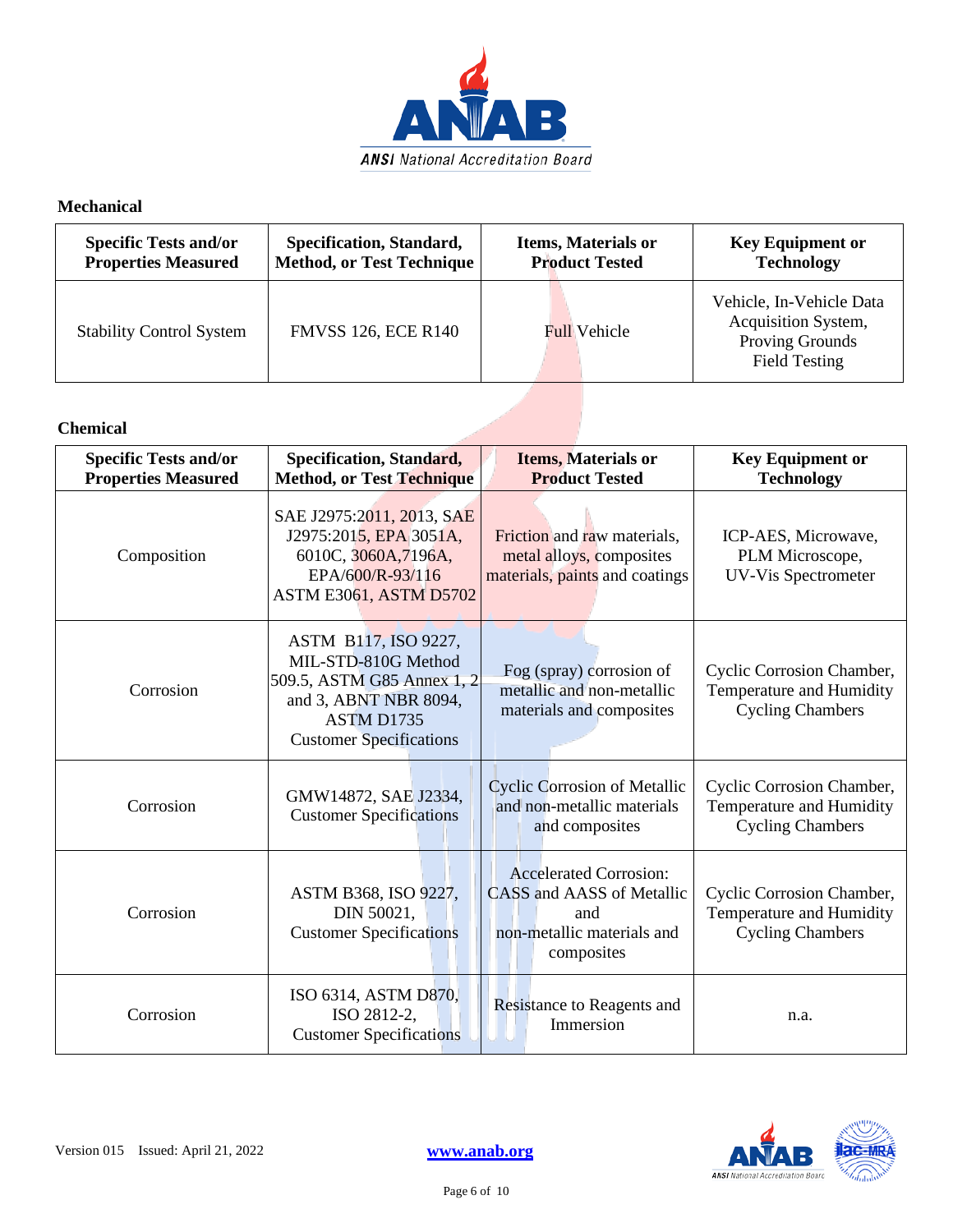

## **Chemical**

| <b>Specific Tests and/or</b> | Specification, Standard,                                          | <b>Items, Materials or</b>                                                                                      | <b>Key Equipment or</b> |
|------------------------------|-------------------------------------------------------------------|-----------------------------------------------------------------------------------------------------------------|-------------------------|
| <b>Properties Measured</b>   | <b>Method, or Test Technique</b>                                  | <b>Product Tested</b>                                                                                           | <b>Technology</b>       |
| Corrosion                    | ISO 2409, ASTM D3599,<br>ABNT NBR 11003, ASTM<br>D610, ASTM D1654 | Paint/Coat degree of rusting,<br>migration and adhesion by<br>crosscut, <b>creep</b> -back and tape<br>adhesion | Scribe tool, tape       |

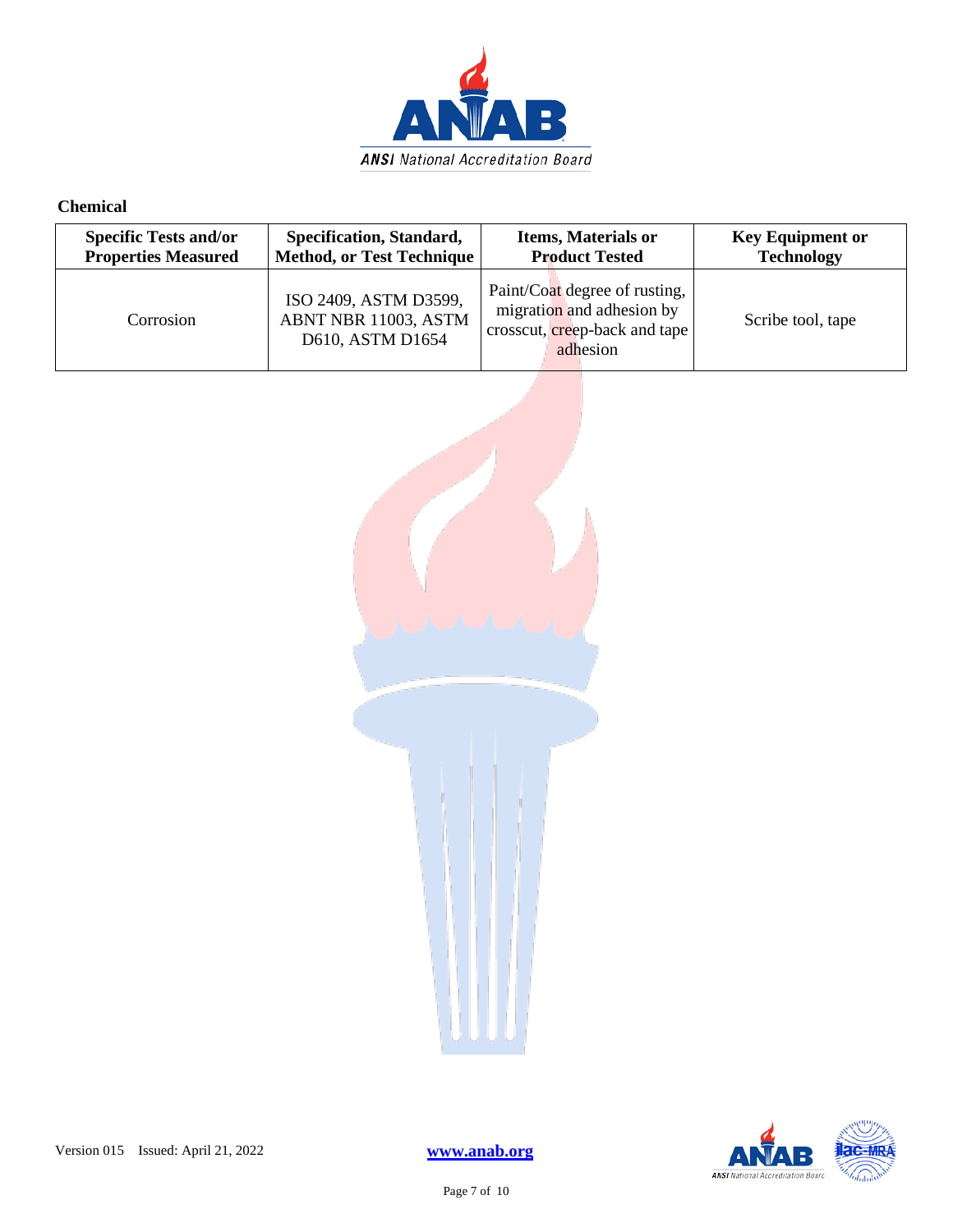

# **CALIBRATION**

## **Electrical – DC/Low Frequency**

| <b>Parameter / Equipment</b> | Range                  | <b>Expanded Uncertainty of</b><br>Measurement $(+/-)$ | <b>Reference Standard,</b><br><b>Method and/or Equipment</b> |
|------------------------------|------------------------|-------------------------------------------------------|--------------------------------------------------------------|
| DC Volt Sensors and          | (0 to 10) V            | $0.001$ V                                             | 7.4-L2-1130 DC Voltage                                       |
| Transducers                  | $(0 \text{ to } 60)$ V | $0.03$ V                                              | Calibration                                                  |

### **Mass and Mass Related**

| <b>Mass and Mass Related</b>                     |                                                                                                                |                                                                             |                                                                                                               |
|--------------------------------------------------|----------------------------------------------------------------------------------------------------------------|-----------------------------------------------------------------------------|---------------------------------------------------------------------------------------------------------------|
| <b>Parameter/Equipment</b>                       | Range                                                                                                          | <b>Expanded Uncertainty of</b><br>Measurement $(+/-)$ <sup>3</sup>          | <b>Reference Standard,</b><br><b>Method, and/or Equipment</b>                                                 |
| <b>Pressure Sensors</b>                          | (345 to 27 407) kPa                                                                                            | $(0.15 + 0.0006P)$ kPa                                                      | $6.4 - L2 - 208$<br><b>Calibration of Pressure</b><br><b>Transducers using Ashcroft</b><br>Dead Weight Tester |
| Pressure Sensor and<br><b>Transducer Systems</b> | Up to $-15$ psig<br>Up to 200 psig<br>Up to 3 000 psig<br>Up to 5 000 psig<br>Up to $7500$ psig                | 0.03 psi vacuum<br>$0.3$ psi<br>4 psi<br>8 psi<br>12 psi                    | 7.4-L2-1124<br><b>Pressure Hardware</b><br>Calibration<br>7.4-L2-1145<br><b>Pressure Software Calibration</b> |
| <b>Force Sensors</b>                             | (89 to 2 224) N                                                                                                | $(1.93 + 0.001 3F) N$                                                       | $6.4 - L2 - 211$<br><b>Interface Gold Standard</b><br>1610AJH Calibration Load<br>Cell                        |
| Force Sensor and Transducer<br>Systems           | Up to 500 lbf<br>Up to 500 lbf<br>Up to $1000$ lbf<br>Up to $5000$ lbf<br>Up to 30 000 lbf<br>Up to 50 000 lbf | $0.8$ lbf<br>$0.8$ lbf<br>$0.9$ lbf<br>5 <sub>1</sub><br>$60$ lbf<br>84 lbf | 7.4-L2-1129<br><b>Force Calibration</b><br>7.4-L2-1149<br>Force Software Calibration                          |
| Decelerometers                                   | $(-1 \text{ to } 1)$ g                                                                                         | $(0.0008 + 0.0031A)$ g                                                      | $6.4 - L2 - 266$<br>DTC Calibration of<br>Decelerometers                                                      |

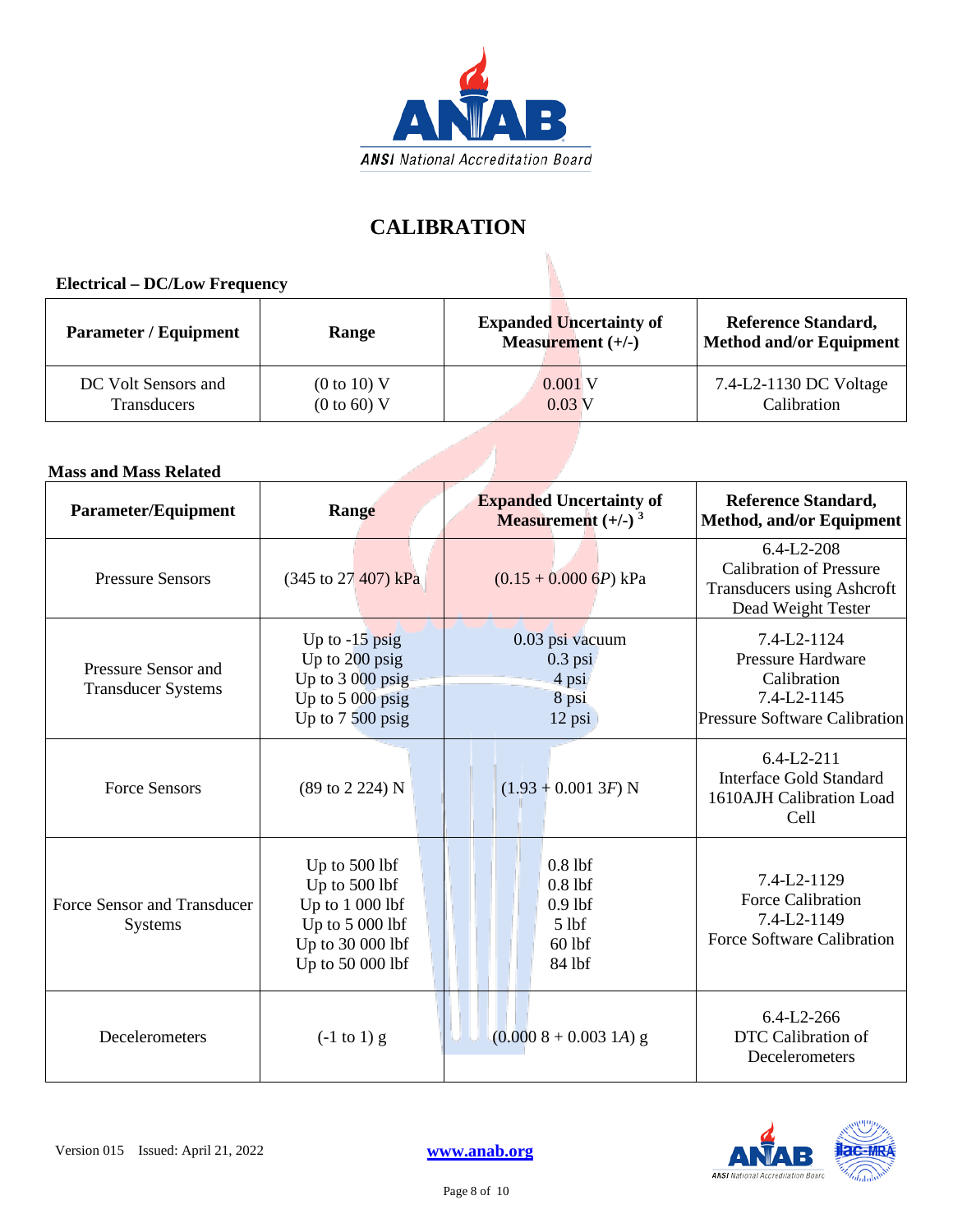

| <b>Parameter / Equipment</b>                         | Range                                                                                                             | <b>Expanded Uncertainty of</b><br>Measurement $(+/-)$                                     | <b>Reference Standard,</b><br><b>Method and/or Equipment</b>                                                                                              |
|------------------------------------------------------|-------------------------------------------------------------------------------------------------------------------|-------------------------------------------------------------------------------------------|-----------------------------------------------------------------------------------------------------------------------------------------------------------|
| Torque Sensor and<br><b>Transducer Systems</b>       | Up to $1000$ lbf $\cdot$ in<br>Up to $5000$ lbf $\cdot$ ft<br>Up to 25 000 lbf·ft<br>Up to $75000$ lbf $\cdot$ ft | $0.6$ lbf $\cdot$ in<br>$8$ lbf $\cdot$ ft<br>$30$ lbf $\cdot$ ft<br>$180$ lbf $\cdot$ ft | $7.4 - L2 - 1123$<br>Torque Hardware Calibration<br>7.4-L2-1144<br>Torque Software Calibration<br>7.4-L2-1151<br>HBM Torque Calibration -<br>Verification |
| Liquid Volume Sensor                                 | Up to 25 ml                                                                                                       | $0.1$ ml                                                                                  | 7.4-L2-1127<br><b>Volume Calibration</b>                                                                                                                  |
| Air Velocity Sensor and<br><b>Transducer Systems</b> | $(500 \text{ to } 3500)$ fpm                                                                                      | $50$ fpm                                                                                  | 7.4-L2-1131<br>Air Velocity Calibration                                                                                                                   |

## **Length – Dimensional Metrology**

| <b>Parameter/Equipment</b>                       | <b>Range</b>                                                  | <b>Expanded Uncertainty of</b><br>Measurement $(+/-)$ <sup>2</sup> | Reference Standard, Method,<br>and/or Equipment                                                                                                      |
|--------------------------------------------------|---------------------------------------------------------------|--------------------------------------------------------------------|------------------------------------------------------------------------------------------------------------------------------------------------------|
| Angle                                            | Up to 180 $^{\circ}$<br>Up to $7^{\circ}$                     | $0.3\degree$<br>$0.02$ <sup>o</sup>                                | $7.4 - L2 - 1143$<br>Angle Calibration                                                                                                               |
| <b>Non-Contact Displacement Probes</b>           | $(0.125 \text{ to } 25.4) \text{ mm}$                         | $0.002$ mm                                                         | $6.4 - L2 - 227$<br><b>Calibration of Non-Contact Probes</b><br><b>Work Instruction</b>                                                              |
| Distance Sensor and Transducer<br><b>Systems</b> | Up to $1$ in<br>Up to $2$ in<br>Up to $6$ in<br>Up to $24$ in | $0.00006$ in<br>$0.0002$ in<br>$0.001$ in<br>$0.003$ in            | 7.4-L2-1136<br><b>Capacitec Measurement System</b><br>Calibration<br>7.4-L2-1148<br>Length Software Calibration<br>7.4-L2-1128<br>Length Calibration |
| <b>Distance Sensors</b>                          | $(0.254 \text{ to } 508) \text{ mm}$                          | $(0.06 + 0.003 3L)$ mm                                             | $6.4 - L2 - 92$<br>Calibration of String<br>Potentiometers                                                                                           |